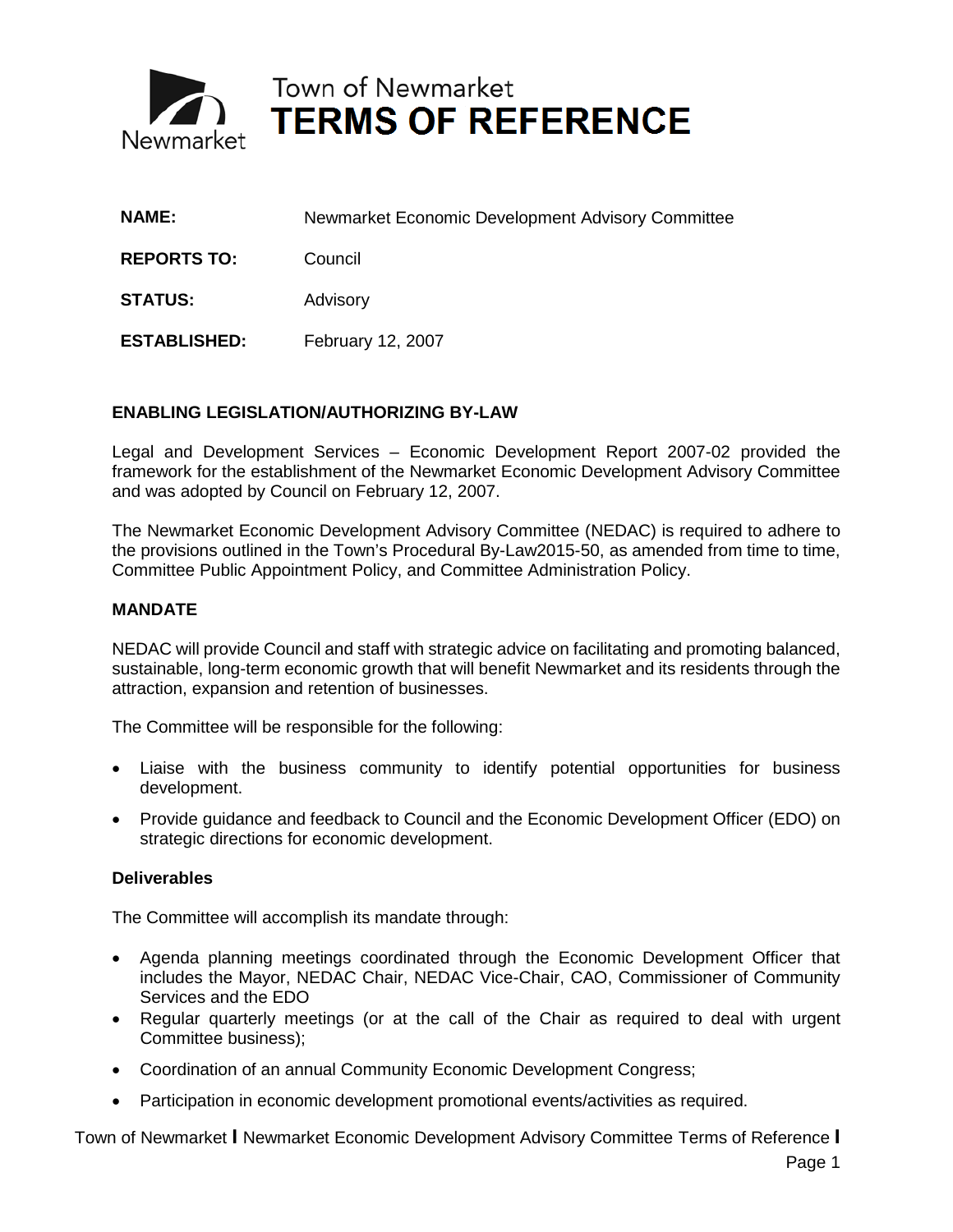# **Strategic Plan Linkages**

This mandate meets the following Corporate Strategic Goals:

- *Well-equipped and well-managed:* by focusing on an appropriate mix of jobs to population and people to industry while providing an ideal mix of residential, commercial, industrial and institutional land use;
- *Well-balanced:* by encouraging a sense of community through an appropriate mix of land uses and amenities;
- *Well-planned and connected*: by promoting downtown and neighbourhood revitalization as well as a long term strategy for growth matched with short term action plans.

This mandate meets the following Council Strategic Priority:

• *Economic Leadership and Job Creation:* Attracting, retaining and expanding jobs through innovation, collaboration and urbanization

# **COMMITTEE COMPOSITION AND STAFF RESOURCES**

NEDAC will be composed of:

- Up to Fourteen (14) residents, local business owners, or key stakeholders
- Two (2) Members of Council (Mayor, Deputy Mayor & Regional Councillor)
- One (1) representative from Chamber of Commerce

NEDAC will be supported by:

- Chief Administrative Officer
- Commissioner of Community Services and staff resources from the Economic Development **Office**
- Legislative Services staff.

## **Qualifications**

Consideration shall be given to inclusion of the following individuals with experience in the following sections during the appointment process:

- Health Sector Innovation
- Business Services
- Information and Communication Technology Industries, including Digital Media
- Post-Secondary Education
- Industrial Commercial Institutional (ICI)
- Manufacturing
- Software Development
- New Media and Millennial Marketing Sector